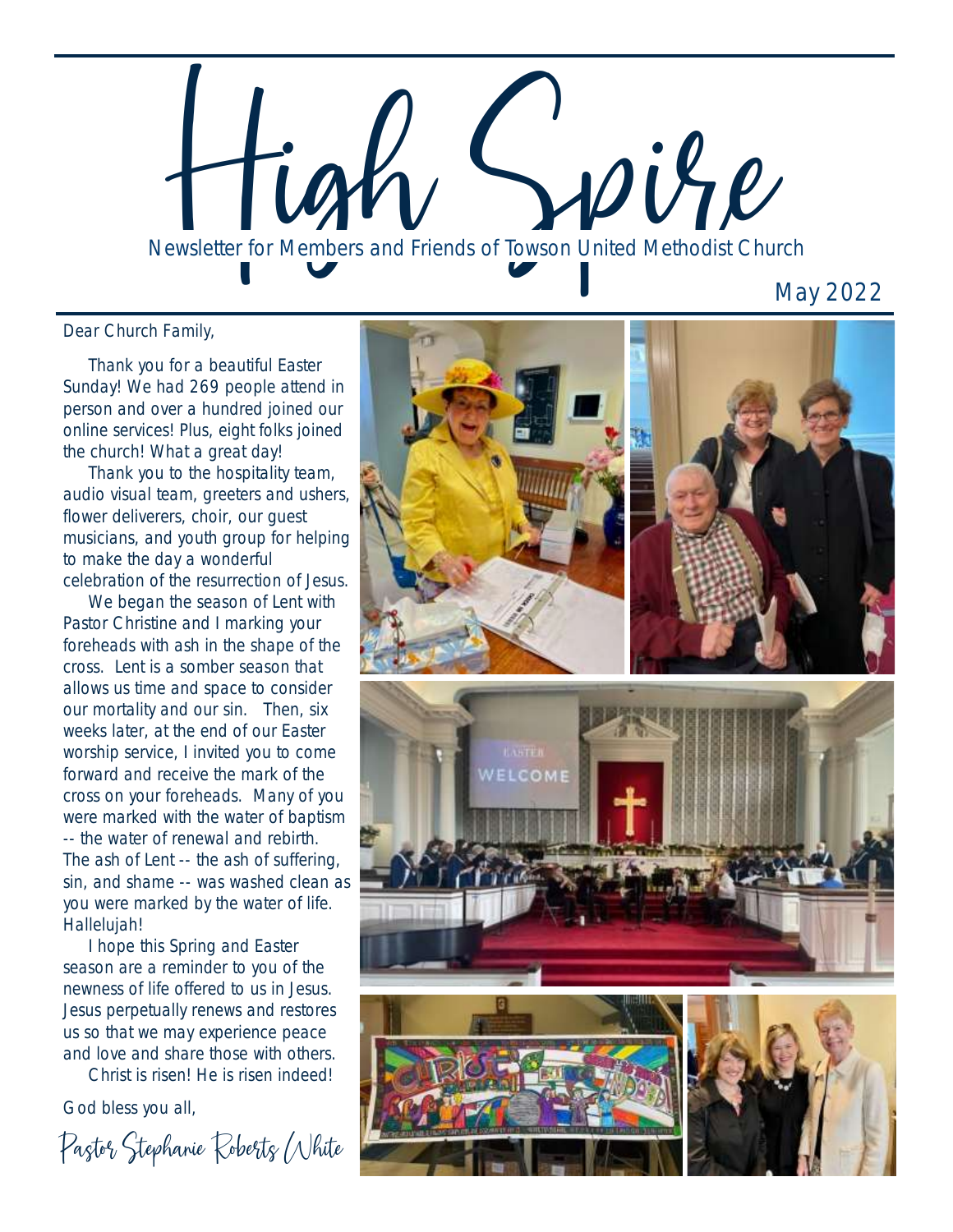#### **Pastors and Staff**

**Rev. LaTrelle Easterling** *Resident Bishop, Baltimore-Washington Conference*

**Rev. Dr. Wanda Duckett** *District Superintendent, Baltimore Metro District*

**Rev. Stephanie White** *Lead Pastor* 410.823.3640 leadpastor@towsonumc.org

**Rev. Christine Kumar**  *Associate Pastor* 410.823.2485 associatepastor@towsonumc.org

#### **Dr. Roy Belfield, Jr.**

*Director of Music Ministries & Organist* 410.823.6519 musicdirector@towsonumc.org

**Stephanie Kimmons**  *Lay Leader*

#### **Kim Ayres**

*Business and Office Manager* 410.823.3693 kayres@towsonumc.org

#### **Malachi White**

*Audio Visual Director* avdirector@towsonumc.org

**Bob Ashby** *Custodian*

#### **Erin Rigley**

*Center Director, Hampton Lane CDC*  410.825.0008 cdcdirector@towsonumc.org

#### **CONTACT US!**

Towson United Methodist Church 501 Hampton Lane Towson, MD 21286 410.823.6511

**www.towsonchurch.org Facebook: facebook.com/towsonumc Instagram: @towsonumc YouTube: Towson United Methodist Church**

## Easter Season Sermon Series Living With Jesus

This Easter season, we'll explore what it means to live with Jesus, really live with Jesus. With the Gospel of John as our guide, we'll see how Jesus allows us the space we need to confront our doubt, and how he promises us a life marked by reconciliation, peace, power, love and more. Sundays, April 17 – May 29, in-person and online at 10:15 AM.

|  | May 1: John 20:19-31 |  |                     |  |
|--|----------------------|--|---------------------|--|
|  |                      |  | "Living with Doubt" |  |

May 22: John 13:31-35 "Living with Love"

May 8: John 21:1-19 "Reconciliation" May 29: John 14:23-29 "Living with Peace"

May 15: John 10:22-30 "Belonging"

June 5: Pentecost Graduate Recognition

## Graduation Sunday Save the date for Graduation Sunday, June 5, during worship

If you are graduating from high school, college, or a trade school, we want to celebrate you! Email Pastor Christine Kumar at associatepastor@towsonumc.org to RSVP and to let us know from where you are graduating and any future plans.

## New Member & New Staff Reception May 22, immediately following worship

Join us in the fellowship hall immediately after worship to celebrate and welcome our newest members: Karen Church, Pam Cuneo, Doris Estes, Caryn Kauffman, Mark Lundgren, Claudia Raker, Cassidy Siegel, Wilson Siegel, and Robert and Eileen Wagner. We will also honor our newest staff members - Dr. Roy Belfield, Jr. (Director of Music Ministries) and Carlye Brooks (Director of Communications).

If you are interested in becoming a member of the church, contact Pastor Stephanie (leadpastor@towsonumc.org).



## **Spring Plant Sale 2022**

Saturday April 30, 2022 **Sunday** May 1, 2022 May 8, 2022 **Sunday** 

9:00 AM to 11:00 AM 11:00 AM to 1:00 PM 11:00 AM to 1:00 PM

RACE AGAINST TRAFFICK 2022 - MAY 7, 2022 AT DRUID HILL PARK AT 8:00 AM



There's still time to join the team!

Visit<towsonchurch.org/news> for the latest information.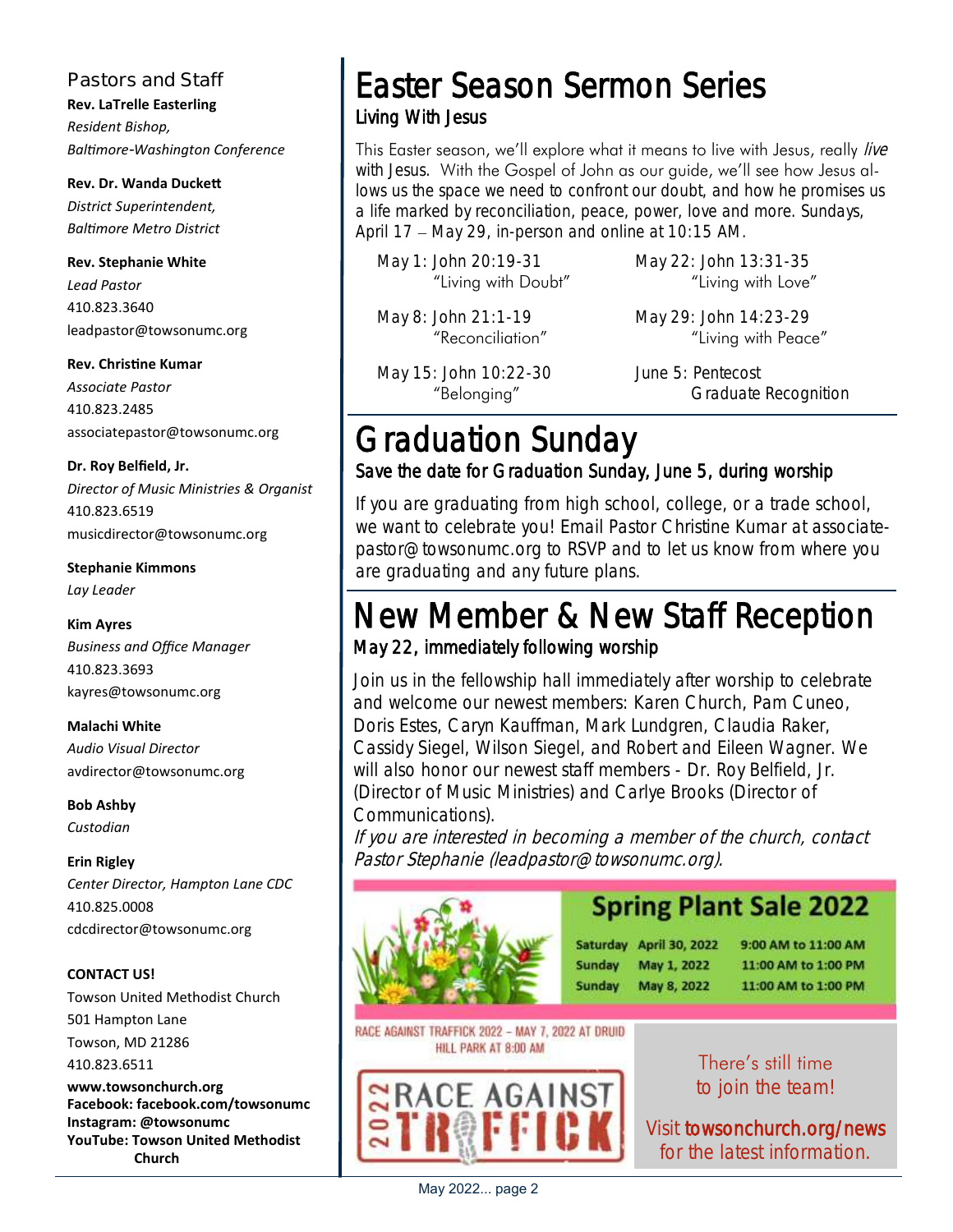# Missions News

Thank you for your generous second-mile mission giving in 2021. For our monthly missions, we collected:

January: Christ Deaf Church -- \$305 February: ACTC -- \$215 March: Heifer International -- \$315 April: Araminta -- \$610 May: One Great Hour of Sharing -- \$415 June: Earl's Place -- \$365 July: First Fruits Farm -- \$315 August: Hampton Lane CDC -- \$535 September: Disaster Relief -- \$ 1750 September: Afghanistan Relief -- \$3235 October: Streets of Hope -- \$695 November: Sara's Hope/Domestic Violence -- \$765 December: Board of Child Care -- \$812

## May Mission of the Month

The May Mission of the Month is to support The United Methodist Committee on Relief's efforts in Ukraine, including relocation efforts, basic supplies (food, water, clothing, shelter), transportation assistance, and safe shelter for women. For more information about the work UMCOR is doing, [visit](umcmission.org/umcor)  [umcmission.org/umcor.](umcmission.org/umcor) To donate, visit [https://](https://tinyurl.com/2p9yhs9h) [tinyurl.com/2p9yhs9h.](https://tinyurl.com/2p9yhs9h) 

Dear Towson UMC,

Thank you all for sharing in my 'goodbye' celebration and for your generous cards and love offering! Serving you and our church community brought me great joy these past five years. Thank you for: embracing me and our family; shepherding all three of our children through confirmation and beyond; indulging in creative communications and outreach endeavors; staying connected amidst a world-wide pandemic; stepping out of your comfort zone to try fun new things; and, mostly, thank you for your friendship that will remain forever in our hearts. Can't wait to see where the church and you will soar next!



Thank you to everyone who served on the Easter Flower Delivery Team. Your generosity brought smiles to the faces and joy to the hearts of our precious homebound members. Thank you for sharing the love of Jesus!

### **Spring Fever at Towson UMC! Plant Sale and Clean-up Day on April 30**

- Come to our annual Spring Plant Sale to purchase gorgeous plants from Berg's Farm
- Wear your work clothes and sturdy shoes to help clean out the attic in preparation for our roof repairs later this year.
- The day begins at 9:00 AM and lunch will be provided for all volunteers.
- Free lunch provided for everyone who registers by Wednesday, April 27. Visit **<towsonchurch.org/news>** to register.

With love and gratitude, Maryanne Arthur